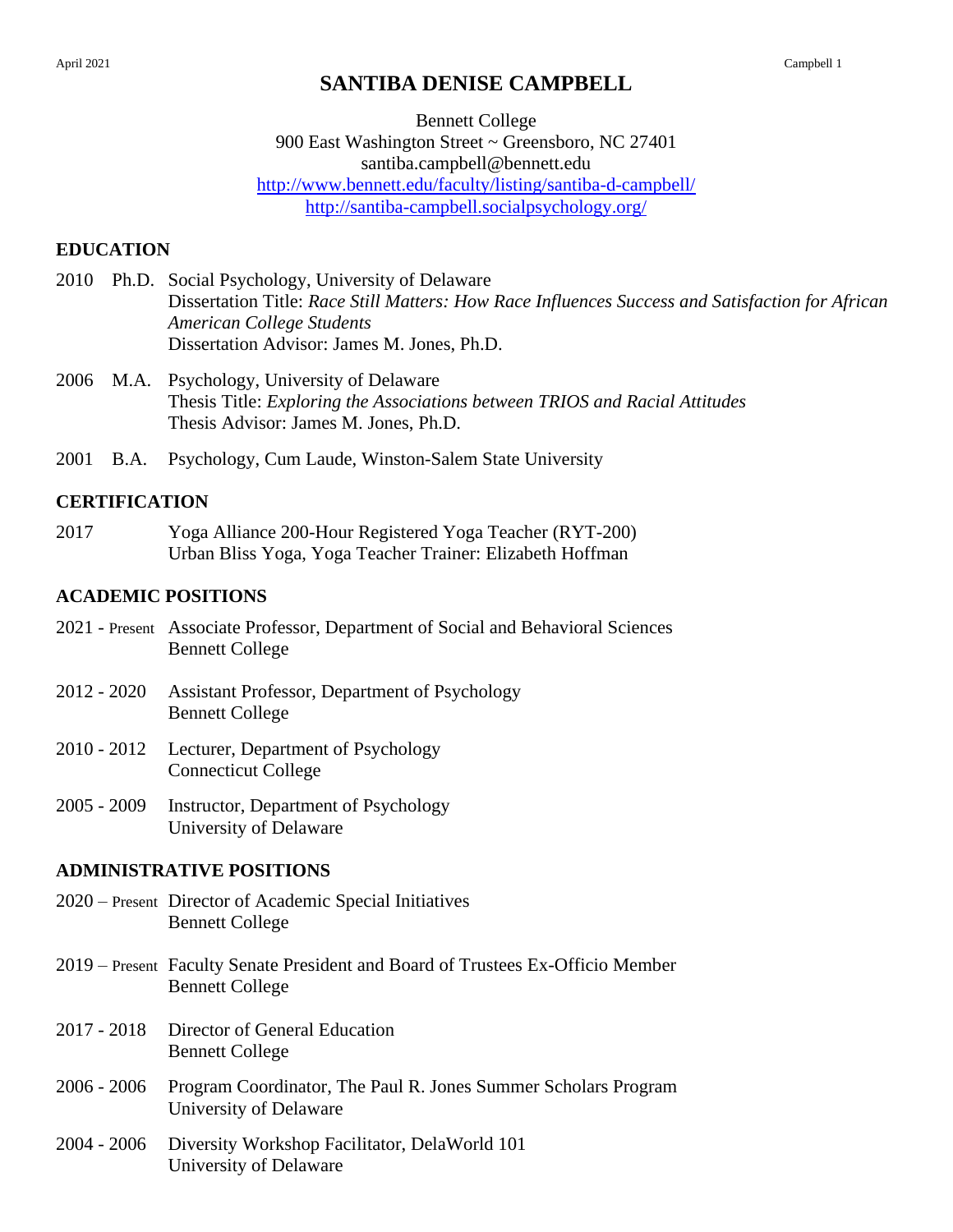- 2002 2008 Lab Manager, TRIOS Laboratory University of Delaware
- 2001 2002 Project Coordinator, Carolina African American Twin Study of Aging(CAATSA) Center for Developmental Science at University of North Carolina-Chapel Hill

## **HONORS AND AWARDS**

| 2018 | Summer Scholar, National Endowment of the Humanities (NEH)<br>The Bhagavad Gita: Ancient Poems, Modern Readers at Yale University                                                  |
|------|------------------------------------------------------------------------------------------------------------------------------------------------------------------------------------|
| 2018 | Faculty Fellow, The Center for Health Equity Research (CHER)<br>California State University, Long Beach                                                                            |
| 2017 | Teaching Excellence Award, The Board of Trustees of Bennett College                                                                                                                |
| 2015 | Exemplary Teaching Award, The General Board of Higher Education and Ministry of the United<br>Methodist Church, Bennett College                                                    |
| 2014 | Visiting Summer Professorship, National Institutes of Health (NIH)<br>Initiative for Maximizing Student Development (IMSD) Partner Program<br>University of Massachusetts, Amherst |
| 2014 | Society for STEM Women of Color Travel Award to attend the 2014 STEM Women of Color<br>Conclave in Washington, DC.                                                                 |
| 2013 | 40 under 40 Alumni Award, Winston-Salem State University                                                                                                                           |
| 2012 | American Psychological Association Minority Fellowship Program<br>Psychology Summer Institute in Washington, DC                                                                    |
| 2012 | Early Career Scholars Pre-Conference Workshop selected to attend the program as part of the<br>SPSSI Biennial Conference in Charlotte, NC.                                         |

2010 & 2012 R.F. Johnson Faculty Development Fund Award, Connecticut College

### **TEACHING EXPERIENCE**

### *Honors Course*

| The Politics of Beauty, Shame & Desire | <b>Bennett College</b>                                       |
|----------------------------------------|--------------------------------------------------------------|
| <b>Upper-Level Courses</b>             |                                                              |
| Introduction to Social Psychology      | University of Delaware, Connecticut College, Bennett College |
| Social Psychology for Majors           | University of Delaware                                       |
| History and Systems of Psychology      | <b>Bennett College</b>                                       |
| <b>Tests and Measurements</b>          | <b>Bennett College</b>                                       |
| Africentric Psychology                 | <b>Bennett College</b>                                       |
| Psychology of Women                    | <b>Bennett College</b>                                       |
| <b>Senior Thesis</b>                   | <b>Bennett College</b>                                       |
| <b>Introduction Courses</b>            |                                                              |
| General/Introduction to Psychology     | University of Delaware & Bennett College                     |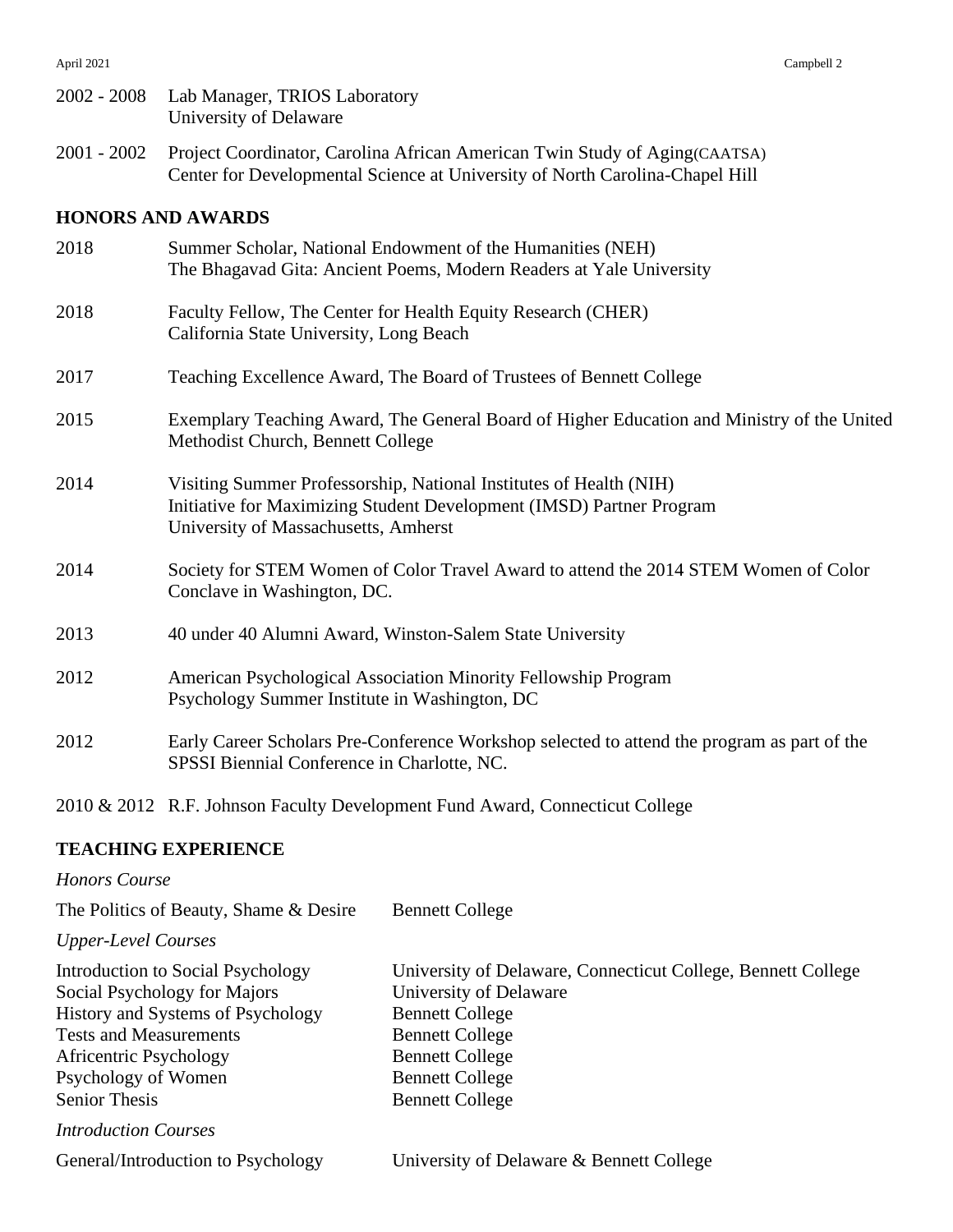| Orientation to the College                                       | <b>Bennett College</b>                               |  |
|------------------------------------------------------------------|------------------------------------------------------|--|
| Laboratories                                                     |                                                      |  |
| <b>Statistics and Methods</b><br>Psychology as a Natural Science | University of Delaware<br><b>Connecticut College</b> |  |
|                                                                  |                                                      |  |

### **RESEARCH INTERESTS**

My primary research question addresses; What factors determine whether, in the face of perpetual threats posed by racism and racial discrimination, African Americans maintain positive psychological well-being, physical health, achieve success, reach personal goals, or adopt negative self-images and other destructive behaviors? This is studied through the lens of racial identity development, intersectionality, and contemplative practices.

### **RESEARCH FUNDING**

2013 Department of Defense Research and Education Program for Historically Black Colleges and Universities and Minority-Serving Institutions Equipment/Instrumentation *Building a Research Infrastructure for the Sciences at Bennett College*, \$277,372 PI: W. Gibson; Co-PIs: **S. Campbell**, S. Curtis & L. Price

### **PUBLICATIONS**

- Jeffries, T.Y., **Campbell, S.D.**, & Long, Y**.** (forthcoming). Alice Coltrane-Turiyasangitananda's Yogic Journey: Creativity, Community, and Caretaking. In S.Y. Evans, S. Davis, L. Hinkson & D. Wathington (Eds.), *Black Women and Public Health*. Albany, NY: SUNY Press.
- **Campbell, S.D.**, Jeffries, T.Y., & Carter-Sowell, A.R. (revise & resubmit). Free Their Minds: Contemplative practices may decrease anxiety and depression in college students.
- Duke, N.N., **Campbell, S.D.**, Sauls, D.L., Stout, R., Story, M.T., Austin, T., Bosworth, H.B., Skinner, A.C., & Vilme, H. (2021) Prevalence of food insecurity among students attending four Historically Black Colleges and Universities, *Journal of American College Health*, doi: 10.1080/07448481.2021.1877144
- Vilme, H., Paul, C.J., Duke, N.N., **Campbell, S.D**., Sauls, D., Muiruri, C., Skinner, A.C., Bosworth, H., Dokurugu, Y.M., & Fay, J.P. (2020). Using Geographic Information Systems to Characterize Food Environments around Historically Black Colleges and Universities: Implications for Nutrition Interventions. *Journal of American College Health*, 1-6. doi: 10.1080/07448481.2020.1767113
- **Campbell, S.D.**, Carter-Sowell, A.R. & Battle, J.S. (2019). Campus climate comparisons in academic pursuits: How race still matters for African American college students. *Group Processes and Intergroup Relations*, 22(3), 390–402. doi: 10.1177/1368430218823065 (Impact Factor: 2.641)
- **Campbell, S.D.** & Gibson, W. (2019). Fostering a research identity across a small liberal arts college. In *HUIC 2019 STEAM Education Proceedings*. Honolulu, HI: Hawaii University International Conferences. Retrieved from<https://huichawaii.org/ssec/proceedings-programs/proceedings-steam-2019-1-2/>
- Goble, A., Wrenn, S. & **Campbell, S.** (2015). Building a Cohesive Curriculum to Promote Psychology Majors' Success in Research Methods and Statistics Course. In J. McClinton, M.A. Melton, K. Engerman & J.H. Adams (Eds.), *Infusing Undergraduate Research into Historically Black Colleges and Universities Curricula*. Cambridge, MA: Emerald Group Publishing Limited.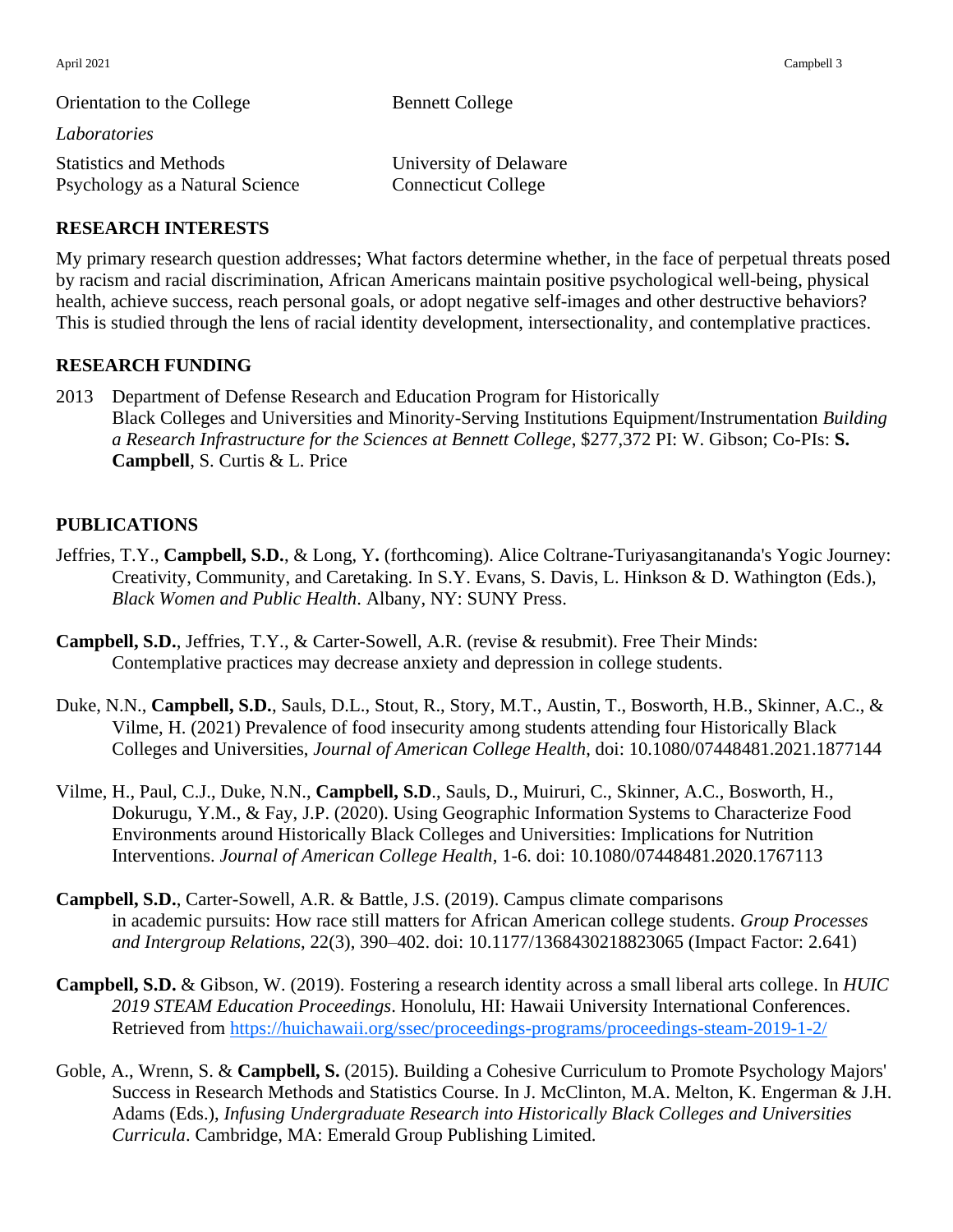- Nier, J.A. & **Campbell, S.D.** (2012). Two outsiders' view on feminism and evolutionary psychology: An opportune time for adversarial collaboration. *Sex Roles*, 69, 503 – 507. doi: 10.1007/s11199-012-0154-2 (Impact Factor: 2.096)
- Jones, J.M. & **Campbell, S.D.** (2011). Cultural psychology of African Americans. *Online Readings in Psychology and Culture, Unit 3*. Retrieved from<http://scholarworks.gvsu.edu/orpc/vol3/iss1/1>
- Jones, J.M., Engelman, S., Turner, C. & **Campbell, S.D.** (2009). Worlds apart: The universality of racism leads to divergent social realities. In S. Demoulin, J.P. Leyens, & J. Dovidio (Eds.) *Intergroup misunderstandings: Impact of divergent social realities*. New York: Psychology Press.
- Adams, N., **Campbell, S.D.**, & Mitchell, P.S. (2003). Minimal exposure to ethanol increases ethanol preference in Maudsley reactive male rats. *Alcohol, 29*, 149-156. (Impact Factor: 1.585)
- Adams, N., Mitchell, P.S., **Campbell, S.D.**, & Samson, H.H. (2002). Ethanol self-administration in the Maudsley reactive and nonreactive inbred rats. *Alcohol, 26*, 155-161. (Impact Factor: 1.693)

### **CONFERENCE PRESENTATIONS**

- **Campbell, S.D.** (2020). Community + Contemplative Practices to Improve Mental Health Concerns [Paper Session]. Society for the Psychological Study of Social Issues, Denver, Colorado. (Conference canceled due to COVID-19)
- Jeffries, T.Y. & **Campbell, S.D.** (2018). *Free Their Minds: How Yoga and Mindfulness can help Depressed Students Succeed*. Presented at the 25<sup>th</sup> Annual HBCU Faculty Development Network Conference in Jackson, MS.
- **Campbell, S.D.** & Carter-Sowell, A.R. (2018). *Defining Academic Success and Identifying Student Satisfaction from Minority/Majority Viewpoints*. Presented at the Biennial Conference of the APA Division 45: Society for the Psychological Study of Culture, Ethnicity, and Race at the University of Texas, Austin.
- **Campbell, S.D.** & Jeffries, T.Y. (2018). *Yoga While Black: Bringing Mindful Practices to a Historically Black Space*. Presented at the UNC Black Communities Conference hosted by the Institute for African American Research and the Kenan Institute of Private Enterprise at the Carolina Theater in Durham, NC.
- **Campbell, S.D.** & Jeffries, T.Y. (2017). *Best Practices for Cultural Competency: A View from a Historically Black College*. Presented at the Yoga Service Council Conference at the Omega Institute in Rhinebeck, NY.
- **Campbell, S.D.** (2015). *Friendly Fire: Making the Link between Race and Sources of Rejection*. Presented at the 28th Annual National Conference on Race and Ethnicity in American Higher Education, Washington, DC.
- **Campbell, S.D.** & Jones, J.M. (2012). *The Intersectionality of Racial Identity and TRIOS: Enhancing the Outcomes of African American College Students.* Presented at the 9th Biennial Conference for the Society for the Psychological Study of Social Issues in Charlotte, NC.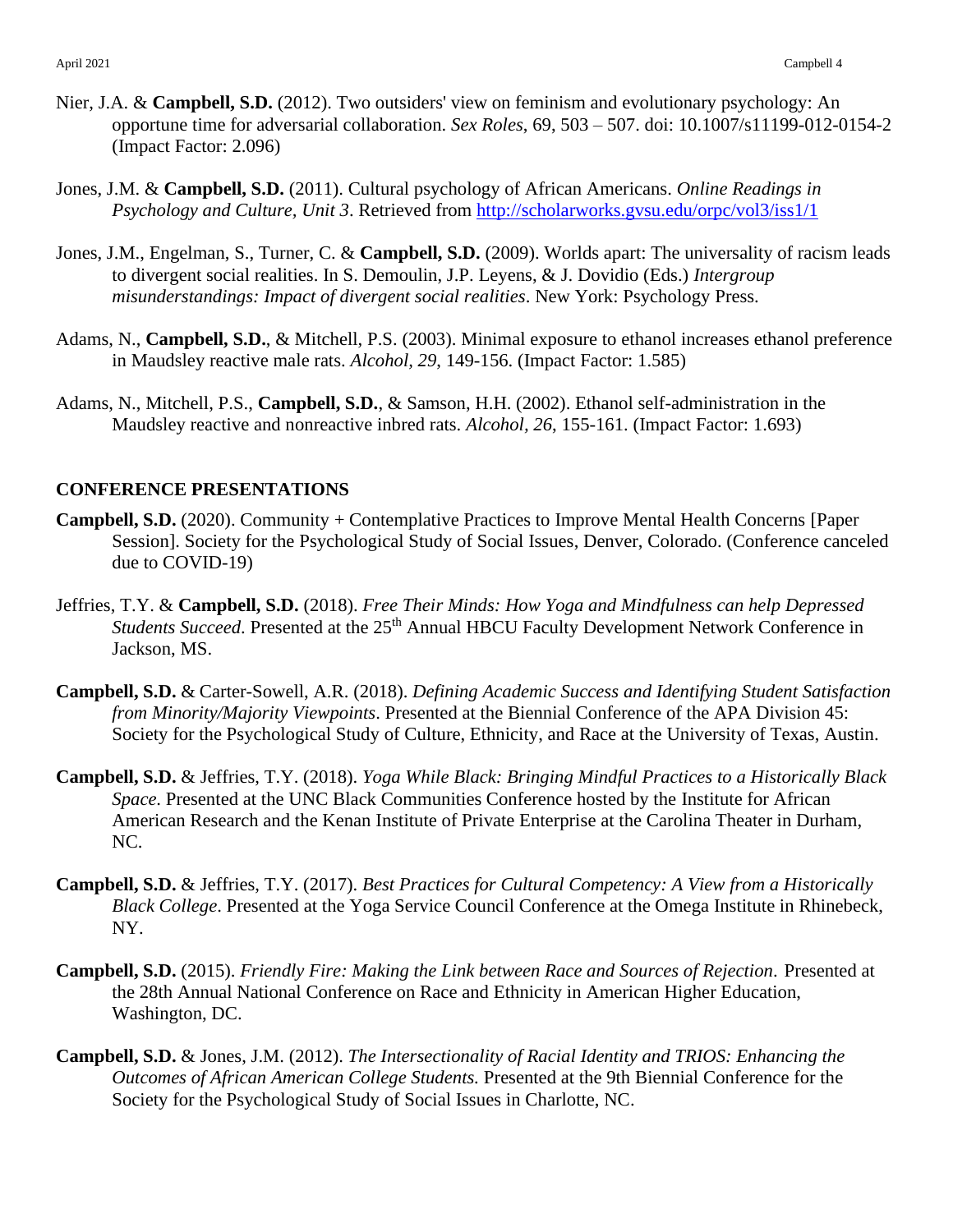- **Campbell, S.D.** & Jones, J.M. (2008). *The Campus Conundrum: Comparing African-Americans at Historically Black Colleges/Universities versus African American students attending Predominantly White Institutions*. Presented at the Annual Black Graduate Conference in Psychology, University of Michigan Ann Arbor.
- **Campbell, S.D.** & Jones, J.M. (2007). *What Do You See? How Do You Feel? An Exploration of the Influence of TRIOS and Racial Identity on Racial Sensitivity.* Presented at the African American Studies Graduate Student Conference at Temple University.
- **Campbell, S.D.** & Jones, J.M. (2006). *An Exploration of the Influence of TRIOS and Racial Identity on Racial Sensitivity*. Presented at the Annual Black Graduate Conference in Psychology, Purdue University.
- Jones, J.M, **Campbell, S.D.**, Turner, C.A. & Engelman, S. (2006). *Coping with Racism: Moderating effects of UCR and TRIOS*. Paper presented at Invitational conference on "Identity, Discrimination, and Well-Being" at Kent State University.

### *Posters*

- Jeffries, T.Y. & **Campbell, S.D.** (2018). *Offering Whole Yoga: Developing and evaluating an interdisciplinary yoga and mindfulness program for students at a historically Black college*. Poster presented at the Depression on College Campuses Conference at the University of Michigan.
- Goble, A., Wrenn, S. & **Campbell, S.D.** (2013). *Using Key Courses in the Psychology Curriculum as the Basis for Developing an Undergraduate Research Program*. Poster presented at the Council on Undergraduate Research Symposium, Raleigh, NC.
- **Campbell, S.D.** & Jones, J.M. (2010). *Racial Identity Matters in Coping and Achievement for African American College Students.* Poster presented at the Society for Personality and Social Psychology, Las Vegas, Nevada.

## **RESEARCH DISSEMINATION, APPLICATION & PUBLIC ENGAGEMENT**

- 2019 *Whole Yoga, Brave Spaces: Diverse Practice*. Presentation given at Yoga Fest NC hosted by You Call This Yoga in the McKimmon Center at North Carolina State University, Raleigh, NC
- 2018 *Diversifying Yoga*. Interview with WISER Dialogue: The Missing Viewpoint Women's Institute for Science, Equity and Race; Available at <https://youtu.be/MMeclzGUipY>
- 2016 *Telling Her Story in History*. Presentation given at the Annual Black History Program "Celebrating the Past, Present, and Future" hosted by the Mooresville Chapter of Las Amigas Incorporated at Faith United Methodist Church, Mooresville, NC
- 2014 Social Psychology Group Facilitator, 21th Annual Psychology Undergraduate Conference sponsored by the NC Psychological Foundation and hosted by North Carolina Agricultural and Technical University, Greensboro, NC
- 2013 Social Psychology Group Facilitator, 20th Annual Psychology Undergraduate Conference sponsored by the NC Psychological Foundation and hosted by North Carolina Central University, Raleigh, NC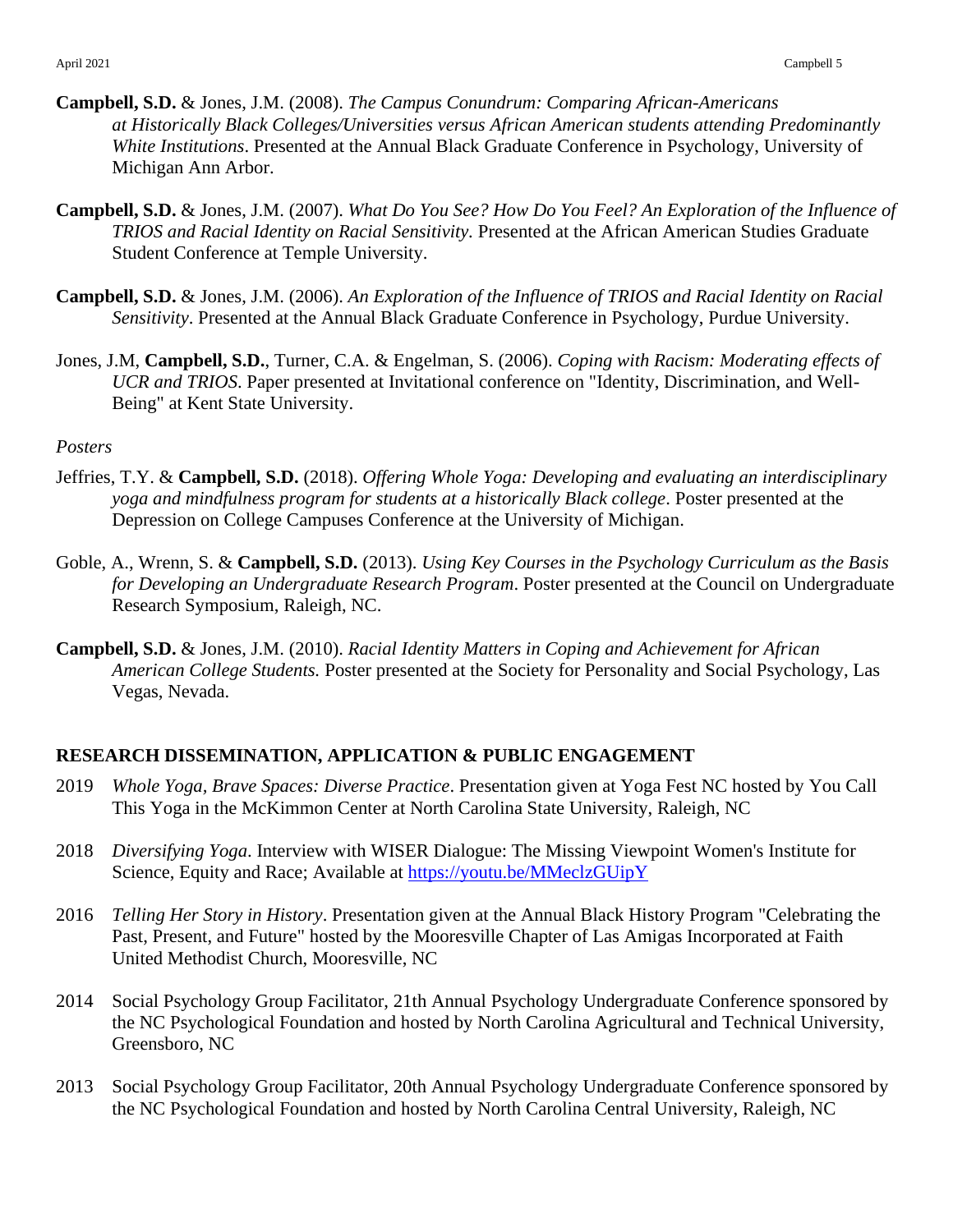- 2013 Panelist, *Real or Ratchet: Media Portrayals of African American Women* sponsored by Psi Chi International Honor Society in Psychology, Bennett College, Greensboro, NC
- 2013 Panelist, *It's Complicated: A Black Relationships Discussions* sponsored by Honors Dormitory, Bennett College, Greensboro, NC
- 2013 *Rappers, Scholars, and Real Housewives: Redefining Black Identity Today*. Discussant for the Spring Colloquium Series Representations of Black Masculinity and Femininity: Telling Our Stories at St. Augustine's University, Raleigh, NC
- 2011 Panelist, *Hot Topics Postcard Project* sponsored by the Diversity Peer Educators at Connecticut College, New London, CT
- 2011 Panelist, *Black Education in American* sponsored by Unity House Interns at Connecticut College, New London, CT
- 2010 Panelist, *He Say, She Say: A Town Hall Meeting* sponsored by Unity House at Connecticut College, New London, CT

### **INVITED RESEARCH PRESENTATIONS**

- 2020 *Preparing an Inclusive Online Course* [Webinar]. Farrah Ward, José A. Bowen, **Santiba Campbell**, and Kristina Ruiz-Mesa. Association of College and University Educators (ACUE); Available at <https://acue.org/webinars/inclusive-online-teaching/preparing-online-course/>
- 2018 *Race Still Matters: Linking Intergroup Dynamics, Bias, and Well-Being*. Paper presentation at the African and African American Studies (AASE) Lunch and Learn Series at Elon University in Elon, NC; Available at<https://youtu.be/oGbM54EgNGM>
- 2017 *Bodied/Unbodied: The Impact of Somatic Practices on Race-related Stress*. Paper presentation at the Anna Julia Cooper Center Faculty Research Seminars at Wake Forest University, Winston-Salem, NC
- 2015 *Friendly Fire: Making the Link between Race and Sources of Rejection*. Paper presentation at the Anna Julia Cooper Center Faculty Research Seminars at Wake Forest University, Winston-Salem, NC
- 2013 *What Really Matters: Influences on the Success and Satisfaction of Today's Student*. Presentation at the Freshman Writing Initiative Fall Conference: Relevance, Rigor, and Rhetoric: The Keys to Cultural Relativism and Writing Cultivation at Saint Augustine's University, Raleigh, NC
- 2006 *What is TRIOS?* Guest Lecturer for the Center for Counseling and Student Development at the University of Delaware, Newark, DE
- 2002 *Cross-Racial Identification*. Presentation given at the Louis L. Redding Jr. Scholars Program at the University of Delaware, Newark, DE

## **INVITED STUDENT DEVELOPMENT PRESENTATIONS**

2017 *A Discussion on Mental Health*, A Week of SophistAKAtion hosted by the Xi Psi Chapter of Alpha Kappa Alpha Sorority Inc, at Texas A&M University, College Station, TX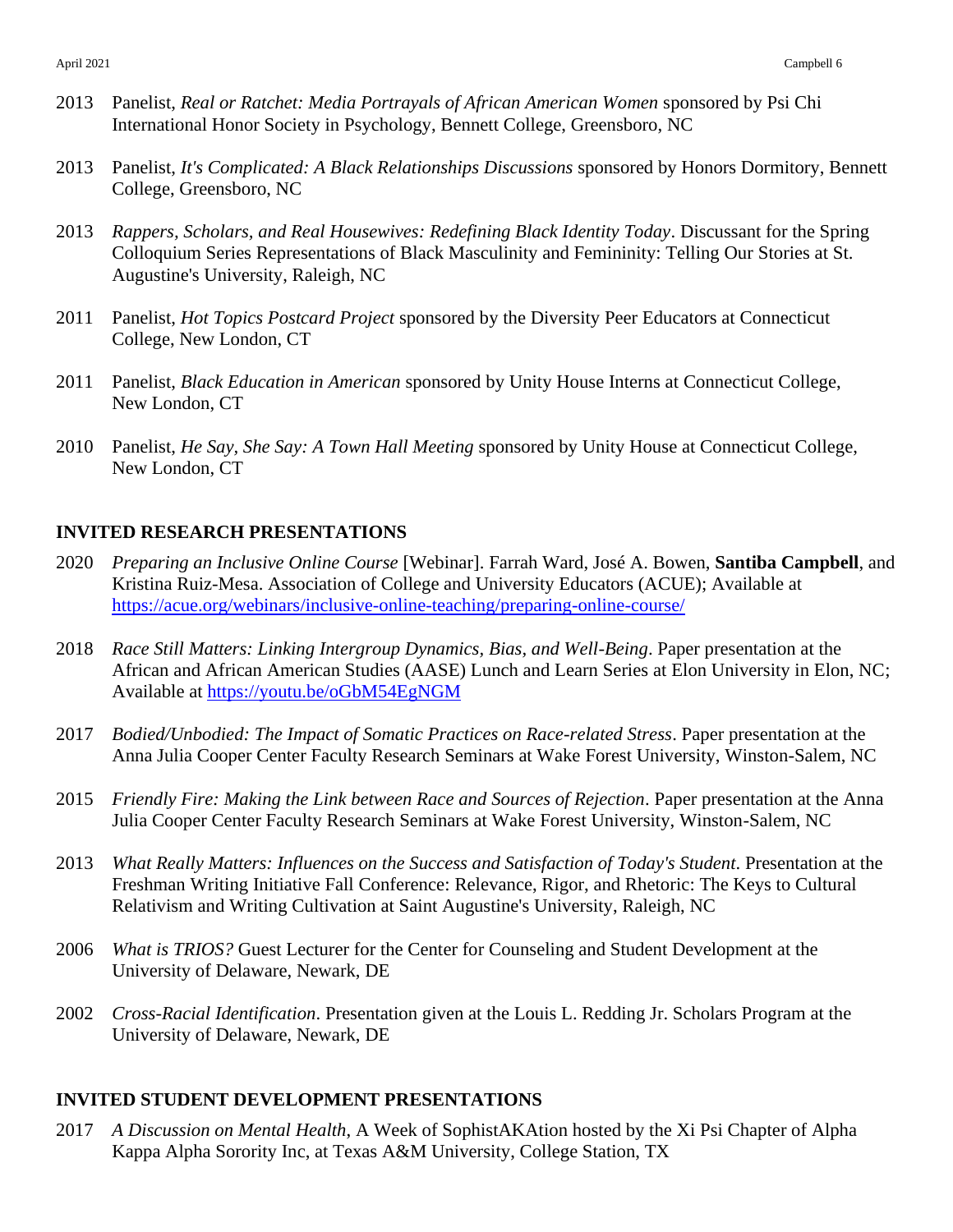- 2014 *Enter to Learn, Depart to Serve, Return when called upon*. Presentation given at the Spring Psi Chi International Honor Society Induction Ceremony at Winston-Salem State University, Winston-Salem, NC
- 2011 *Shoes and the Psyche*. Presentation given for "Desserts and Dialogue" hosted by Smith Hall at Connecticut College, New London, CT
- 2010 *I really know how it feels to be stressed out, stressed out…..*. Presentation given to the ALANA (African American, Latino/a, Asian American and Native American) Sisters and Brothers Program at Connecticut College, New London, CT
- 2010 *Deciphering the Final Destination*. Presentation given at the Fall Psi Chi International Honor Society Induction Ceremony at Connecticut College, New London, CT

# **STUDENT MENTORED RESEARCH PRESENTATION**

Wesley, J. (2015). *Does the Gender/Sexual Orientation of the Perpetrator and the Type of Retaliation Affect African American Female College Students Perceptions of Domestic Violence?* Presented at the State of North Carolina Undergraduate Research and Creativity Symposium at High Point University.

# **INSTITUTIONAL SERVICE ACTIVITES**

*Bennett College*

| 2020          | Director of Institutional Planning, Assessment, Effectiveness and Research (IPAER) Design<br>Team (Search Committee) |
|---------------|----------------------------------------------------------------------------------------------------------------------|
| 2019          | Vice President Academic Affairs Design Team (Search Committee)                                                       |
| 2019          | Chief Financial Officer Design Team (Search Committee)                                                               |
| $2016 - 2019$ | <b>Student Conduct Hearing Board</b>                                                                                 |
| $2016 - 2017$ | Coordinated Community Response Team (CCRT)                                                                           |
| $2015 - 2019$ | Sabbatical Committee, Chair                                                                                          |
|               | 2014 - present Honors Program Advisory Council                                                                       |
| 2014          | Dean of Humanities Search Committee                                                                                  |
| $2014 - 2015$ | Interdisciplinary Research Day, Chair                                                                                |
| 2013          | <b>Mathematics Faculty Search Committee</b>                                                                          |
| $2013 - 2015$ | Faculty Co-Advisor, Psi Chi International Honor Society in Psychology                                                |
| $2012 - 2017$ | <b>General Education Committee</b>                                                                                   |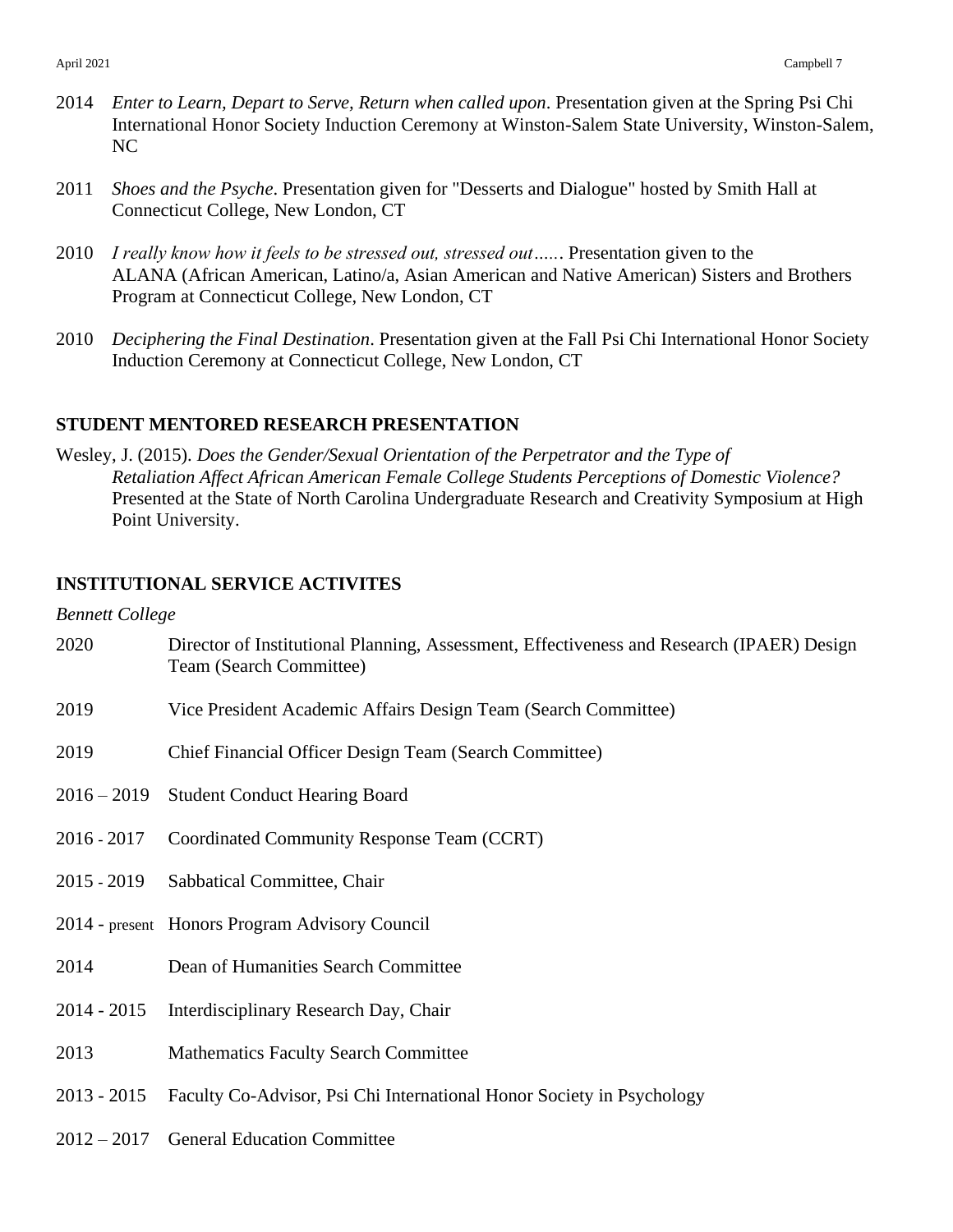### 2012 – present Faculty Advisor, Psychology Club

#### *Connecticut College*

2011 – 2012 Psychology Representative, Institutional Review Board

2010 – 2012 S.H.E. (Share, Hear, Empower) Program, "Auntie" Mentor

#### *University of Delaware*

2004 Behavioral Neuroscience Faculty Search Committee

## **PROFESSIONAL DEVELOPMENT**

#### *Student Focused*

- 2016 Faculty Resource Network Seminar; *The Role of Faculty in Promoting Meaningful Consideration of Equity, Diversity & Inclusion across Multiple Disciplines* from June 6 – 10 at New York University
- 2015 Gay Alliance Safe Zone Ally Program Training at North Carolina Agricultural and Technical University
- 2014 6th Annual Conference on Understanding Interventions That Broaden Participation in Research Careers: Measuring Pathways to Participation in Baltimore, Maryland
- 2013 Preparing Critical Faculty for the Future (PCFF Phase II); Next Generation STEM Learning: Investigate, Innovate, Inspire Conference in Kansas City, Missouri
- 2012 The Future of Minority Studies Research Project Colloquium at Spelman College
- 2011 Tempel Technology Summer Institute at Connecticut College
- 2010 Center for Teaching and Learning Mellon Visiting Faculty at Connecticut College
- 2004 Undergraduate Advising Practicum at the University of Delaware

### *Advanced Training*

- 2020 High Impact Online Teaching and Learning Practices for Faculty at Historically Black Colleges and Universities (HBCUs) hosted by UNCF and the Gardner Institute
- 2016 BRIDGES Academic Leadership for Women at the William and Ida Friday Center for Continuing Education at the University of North Carolina at Chapel Hill Elected Class Speaker by the BRIDGES 24 cohort
- 2012 Society for the Psychological Study of Social Issues: Early Career Workshop in Charlotte, North Carolina
- 2009 Applied Multilevel and Structural Equation Modeling Workshop at North Carolina State University Latent Variable Modeling using AMOS Multilevel Modeling using SAS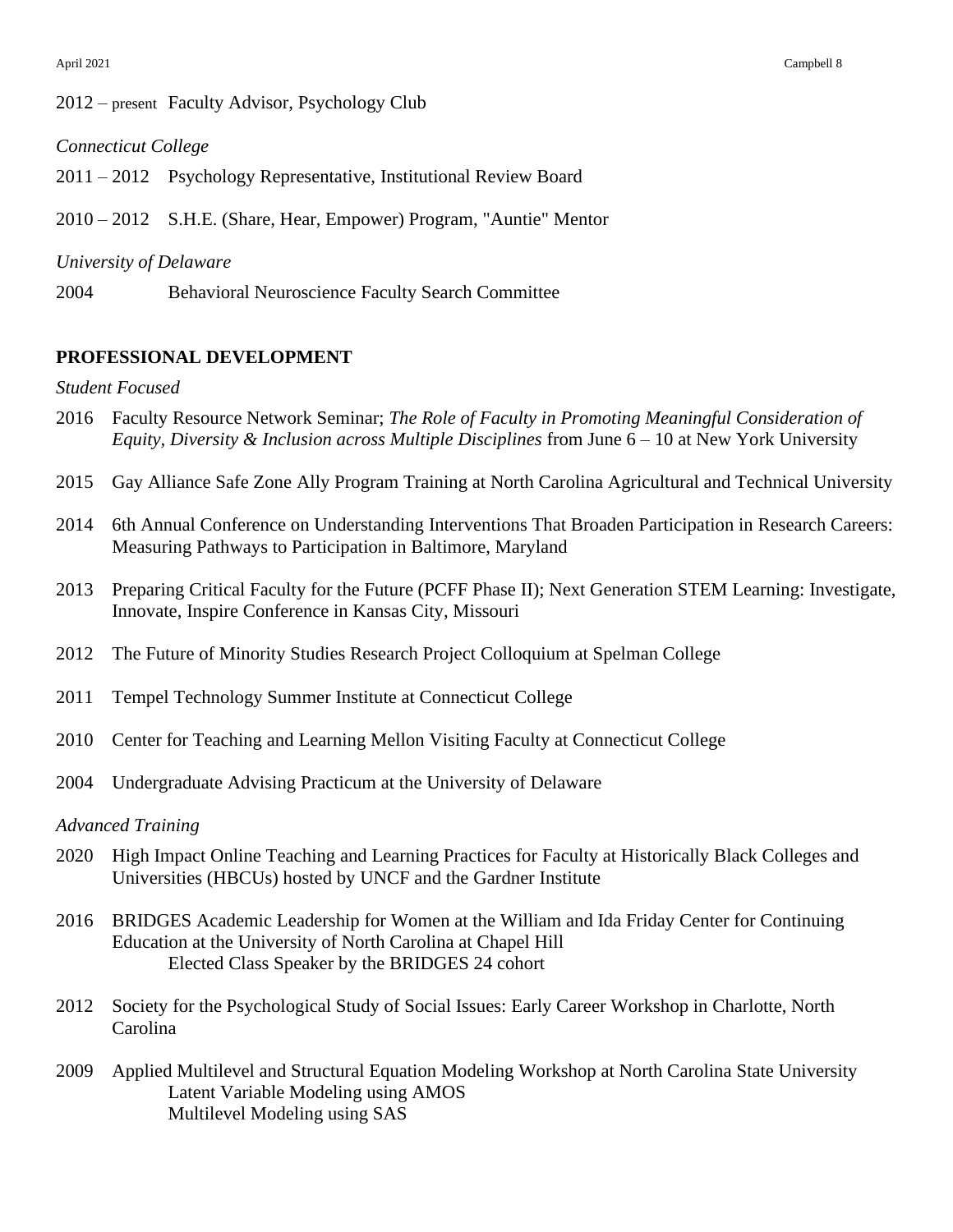| 2008 | American Psychological Association Advanced Training Institute at Michigan State University<br>Research Methods with Diverse Racial & Ethnic Groups                              |                 |
|------|----------------------------------------------------------------------------------------------------------------------------------------------------------------------------------|-----------------|
| 2008 | Responsible Conduct of Research at the University of Delaware<br>Getting and Preparing Data & Survey Research and Large Data Sets                                                |                 |
| 2007 | Summer Institute in Social Psychology at the University of Texas Austin<br>Novel Approaches to Assessing Social Behavior and Individual Differences<br><b>Web-Based Research</b> |                 |
|      | <b>Continuing Education Credits</b>                                                                                                                                              |                 |
|      | 2016 Leadership Academy at the STEM Women of Color Conclave<br>Hosted by Fielding Graduate University, in Ellicott City, Maryland                                                | 10 CE credits   |
| 2014 | This Very Moment: Mindfulness in Psychotherapy                                                                                                                                   | 12.5 CE credits |

Kripalu Center for Yoga and Health, Stockbridge, Massachusetts

# **PROFESSIONAL SERVICE ACTIVITES**

## *Administrative*

2012 Federal Advocacy Training and Congressional Visits by the Public Interest Government Relations Office of American Psychological Association

#### *Editorial*

- 2016 STEM Conference Reviewer, Transforming Undergraduate STEM Education: Implications for 21st-Century Society. Hosted by the Association of American Colleges and Universities (AAC&U) and Project Kaleidoscope (PKAL), November 3 – 5, 2016, Boston, Massachusetts
- 2015 Board of Reviewers Member, *Journal of Contemporary Issues in Higher Education*
- 2015 Invited Reviewer, Routledge: *Intersectional Pedagogy: Complicating Identity and Social Justice*
- 2014 Proposal Reviewer, Annual HBCU Faculty Development Network Conference: Scholarly Teaching, Constructive Learning, and Measurable Outcomes, October 16 – 18, 2014, Raleigh, NC
- 2014 Proposal Reviewer, the Network for Academic Renewal Conference Transforming STEM Higher Education. Hosted by the Association of American Colleges and Universities (AAC&U) and Project Kaleidoscope (PKAL), November 6 – 8, 2014, Atlanta, Georgia.

#### *Grants*

2014 Proposal Reviewer for the National Science Foundation

# *Student Engagement*

- 2015 Poster Session Judge, NC Psychological Association Spring Undergraduate and Graduate Poster Session, April 25, the University of North Carolina at Chapel Hill
- 2015 Experimental Testing, InQuizitive at W.W. Norton & Company, Inc. for PS 101: General Psychology (Spring)